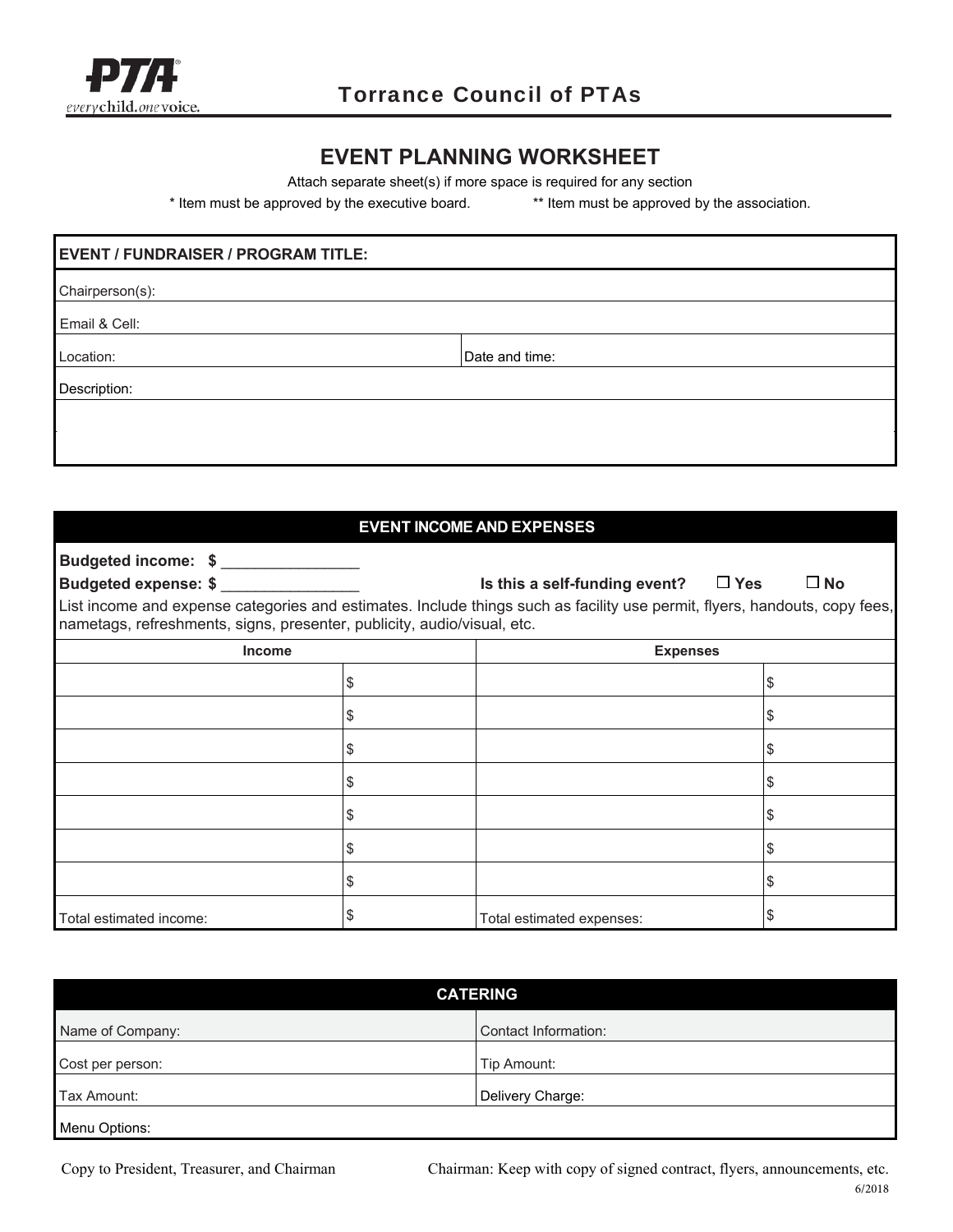| <b>COMMITTEE MEMBERS</b> |                                                                                      |  |  |
|--------------------------|--------------------------------------------------------------------------------------|--|--|
|                          | Committee members are appointed by the president and ratified by the executive board |  |  |
| . .                      | 6.                                                                                   |  |  |
|                          |                                                                                      |  |  |
| 3                        | 8                                                                                    |  |  |
| 4.                       | 9.                                                                                   |  |  |
| 5                        | 10.                                                                                  |  |  |

| SPECIAL CONTACTS (JUDGES, SPEAKERS, SERVICE PROVIDERS) |                            |  |  |
|--------------------------------------------------------|----------------------------|--|--|
| <b>Name</b>                                            | <b>Contact Information</b> |  |  |
|                                                        |                            |  |  |
|                                                        |                            |  |  |
|                                                        |                            |  |  |
|                                                        |                            |  |  |

### **CHECK WHEN COMPLETED (if applicable)**

| $\Box$ Program approved by council | □ Volunteers confirmed           | □ Parental permission slip |  |
|------------------------------------|----------------------------------|----------------------------|--|
| □ OK with PTA budget               | $\Box$ Judges confirmed          | Developed                  |  |
| □ OK with council/TUSD calendar    | □ Hospitality arranged           | □ Copied                   |  |
| □ OK with insurance                | □ Parking logistics              | □ Distributed              |  |
| □ Vendors need hold harmless       | $\Box$ Signage                   | $\Box$ Evaluation form(s)  |  |
| and liability insurance            | □ Publicity/Invitation materials | Developed                  |  |
| $\Box$ Received staff input        | Developed                        | □ Copied                   |  |
| □ Facility Use Permit              | D Copied                         | $\Box$ Other (list)        |  |
| □ Special requirements             | □ Email notification sent        |                            |  |
| □ Podium/Microphone                | □ Posted on social media         |                            |  |
| $\Box$ Flag                        | □ Press release via TUSD         |                            |  |
| □ Custodian                        |                                  |                            |  |

#### **CHECK AND DATE WHEN COMPLETED**

| □ Date funds allocated by council: |  |
|------------------------------------|--|
|------------------------------------|--|

 $\square$  Date event plan approved by executive board:  $\square$ 

□ Date contract approved by association (write N/A if not applicable) : \_\_\_\_\_\_\_\_\_\_\_\_\_

#### **NOTES** (include items to be finalized)**:**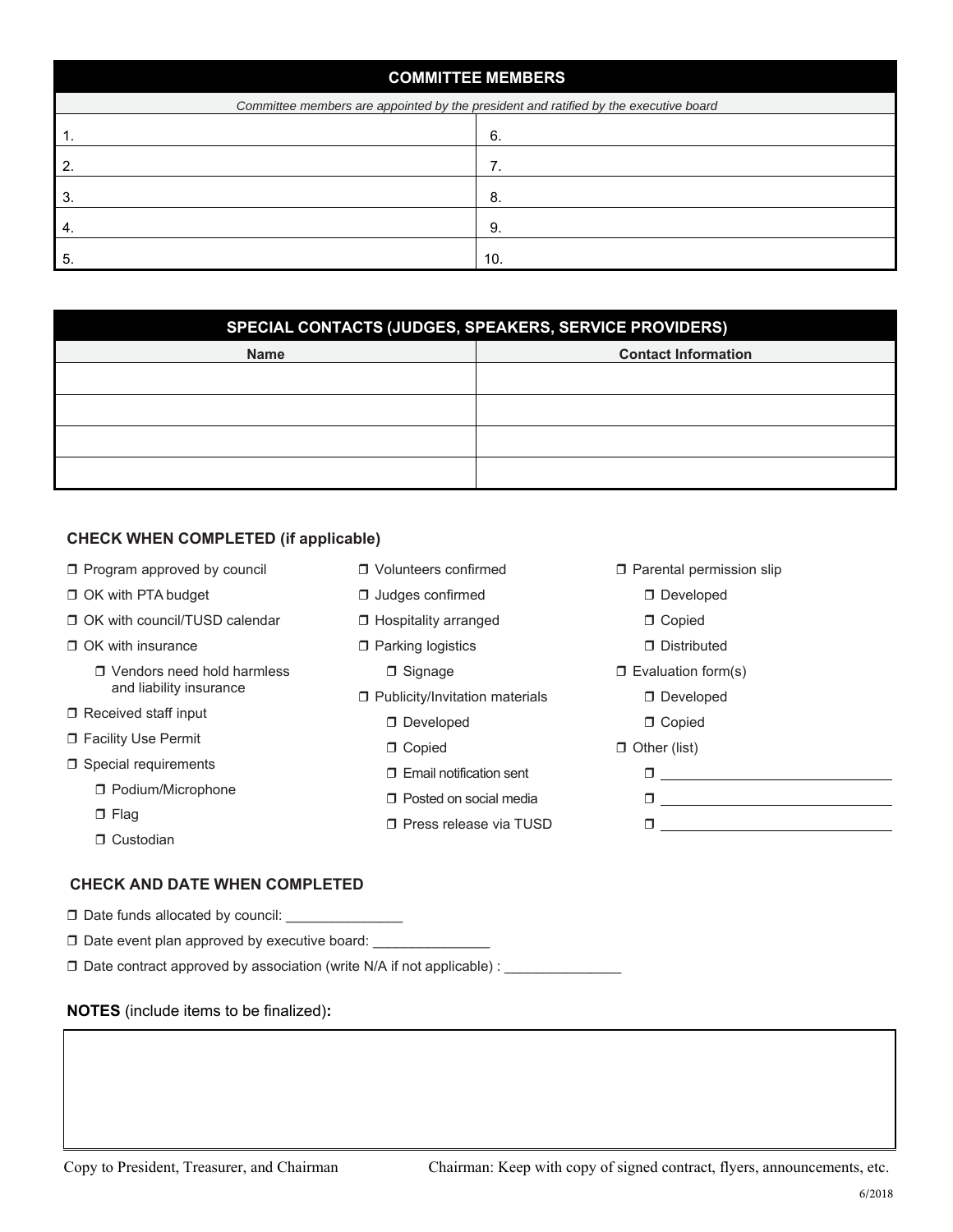

## **EVENT PLANNING WORKSHEET**

| <b>PRIMARY EVENT INFORMATION</b> |                     |  |  |
|----------------------------------|---------------------|--|--|
| Chairperson                      | Contact Information |  |  |
| Activity                         | Date                |  |  |
| Location                         | Time                |  |  |

| <b>APPOINTED COMMITTEE MEMBERS</b> |                     |  |  |
|------------------------------------|---------------------|--|--|
| Name                               | Contact Information |  |  |
|                                    |                     |  |  |
|                                    |                     |  |  |
|                                    |                     |  |  |
|                                    |                     |  |  |
| 5                                  |                     |  |  |
| 16                                 |                     |  |  |
|                                    |                     |  |  |

#### **CHECK WHEN COMPLETED**

- $\Box$  OK with insurance
- $\Box$  Received staff input
- $\Box$  Hospitality arranged
- $\Box$  Parental permission slip
	- $\Box$  Developed
	- $\Box$  Duplicated
	- $\Box$  Distributed
- $\square$  Evaluation form(s)
	- $\Box$  Developed
	- $\Box$  Duplicated
- **D** OK with PTA budget
- $\Box$  OK with school calendar
- $\Box$  Volunteers confirmed
- $\square$  Parking logistics
	- $\Box$  Signage
	- $\Box$  Crossing guards
- $\Box$  Special requirements
	- $\Box$  Flag
	- $\Box$  Judges
	- $\Box$  Custodian
- $\Box$  Program approved by unit
- $\Box$  Funds allocated by unit
- $\Box$  Handouts collected from non-participating service providers
- $\Box$  Publicity materials
	- **D** Developed
	- $\Box$  Duplicated
	- $\square$  Letters/fliers to parents & staff
	- $\Box$  PTA newsletter distributed
	- $\Box$  Press releases and/or Public Service Announcements (PSAs) to media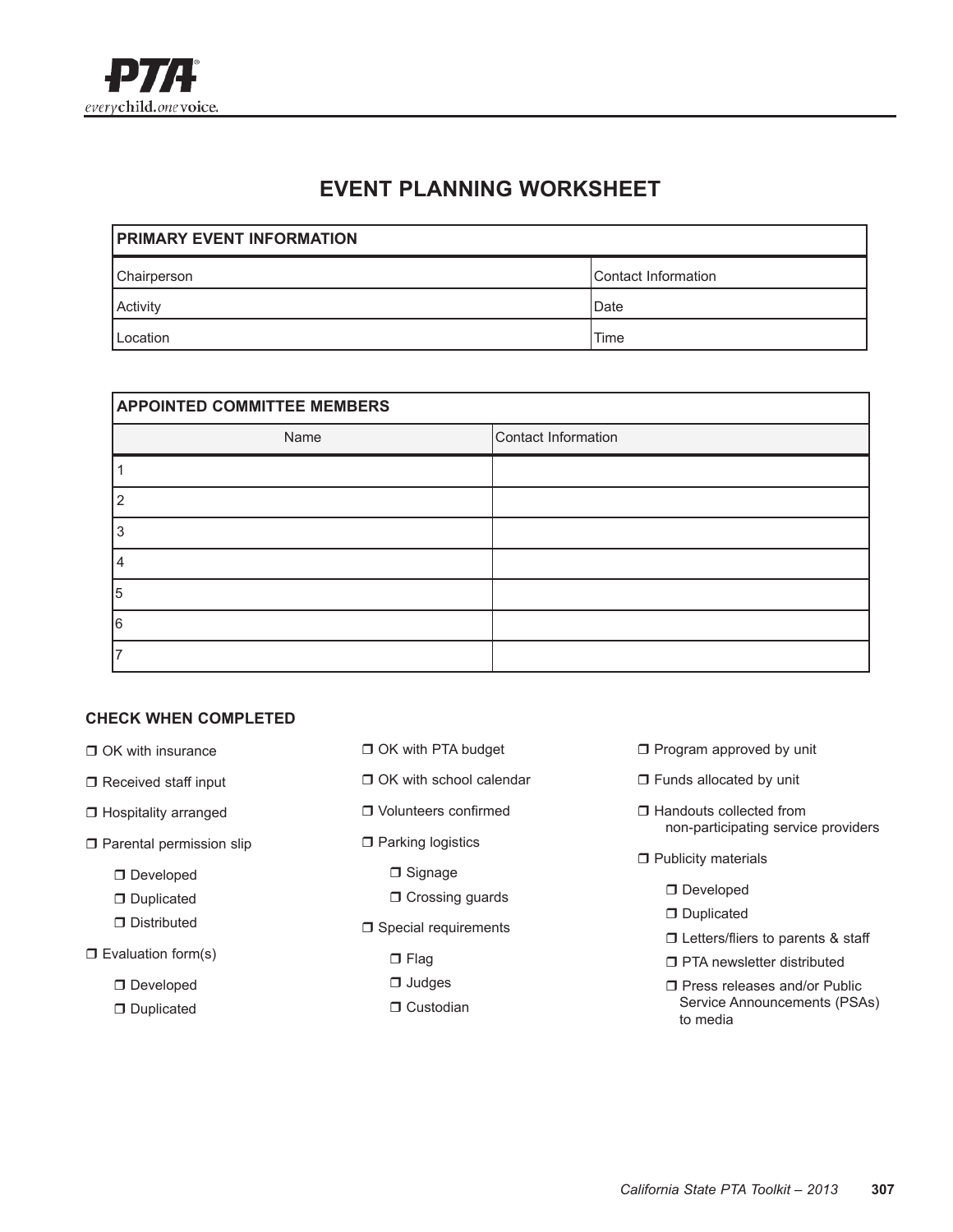| <b>PROGRAM EXPENSES</b> |   |                 |    |                |  |
|-------------------------|---|-----------------|----|----------------|--|
| Facility use permit     | S | Custodian       | S  | l Refreshments |  |
| l Fliers                |   | <b>Handouts</b> | S  | Signs          |  |
| Postage                 |   | Nametags        | \$ |                |  |

| <b>PUBLICITY</b> |          |                     |          |                       |          |
|------------------|----------|---------------------|----------|-----------------------|----------|
| <b>Fliers</b>    | Due date | Newsletter articles | Due date | <b>Media releases</b> | Due date |
|                  |          |                     |          |                       |          |
|                  |          |                     |          |                       |          |
|                  |          |                     |          |                       |          |
|                  |          |                     |          |                       |          |

| <b>EQUIPMENT &amp; AUDIOVISUAL REQUIREMENTS</b> |          |          |      |          |          |
|-------------------------------------------------|----------|----------|------|----------|----------|
| Item                                            | Quantity | Location | Item | Quantity | Location |
|                                                 |          |          |      |          |          |
|                                                 |          |          |      |          |          |
|                                                 |          |          |      |          |          |
|                                                 |          |          |      |          |          |

| <b>SPECIAL CONTACTS (JUDGES, SPEAKERS, SERVICE PROVIDERS)</b> |                     |  |  |
|---------------------------------------------------------------|---------------------|--|--|
| Name                                                          | Contact Information |  |  |
|                                                               |                     |  |  |
|                                                               |                     |  |  |
|                                                               |                     |  |  |
|                                                               |                     |  |  |

 $\_$  ,  $\_$  ,  $\_$  ,  $\_$  ,  $\_$  ,  $\_$  ,  $\_$  ,  $\_$  ,  $\_$  ,  $\_$  ,  $\_$  ,  $\_$  ,  $\_$  ,  $\_$  ,  $\_$  ,  $\_$  ,  $\_$  ,  $\_$  ,  $\_$  ,  $\_$  ,  $\_$  ,  $\_$  ,  $\_$  ,  $\_$  ,  $\_$  ,  $\_$  ,  $\_$  ,  $\_$  ,  $\_$  ,  $\_$  ,  $\_$  ,  $\_$  ,  $\_$  ,  $\_$  ,  $\_$  ,  $\_$  ,  $\_$  ,

 $\_$  ,  $\_$  ,  $\_$  ,  $\_$  ,  $\_$  ,  $\_$  ,  $\_$  ,  $\_$  ,  $\_$  ,  $\_$  ,  $\_$  ,  $\_$  ,  $\_$  ,  $\_$  ,  $\_$  ,  $\_$  ,  $\_$  ,  $\_$  ,  $\_$  ,  $\_$  ,  $\_$  ,  $\_$  ,  $\_$  ,  $\_$  ,  $\_$  ,  $\_$  ,  $\_$  ,  $\_$  ,  $\_$  ,  $\_$  ,  $\_$  ,  $\_$  ,  $\_$  ,  $\_$  ,  $\_$  ,  $\_$  ,  $\_$  ,

 $\_$  ,  $\_$  ,  $\_$  ,  $\_$  ,  $\_$  ,  $\_$  ,  $\_$  ,  $\_$  ,  $\_$  ,  $\_$  ,  $\_$  ,  $\_$  ,  $\_$  ,  $\_$  ,  $\_$  ,  $\_$  ,  $\_$  ,  $\_$  ,  $\_$  ,  $\_$  ,  $\_$  ,  $\_$  ,  $\_$  ,  $\_$  ,  $\_$  ,  $\_$  ,  $\_$  ,  $\_$  ,  $\_$  ,  $\_$  ,  $\_$  ,  $\_$  ,  $\_$  ,  $\_$  ,  $\_$  ,  $\_$  ,  $\_$  ,

 $\_$  ,  $\_$  ,  $\_$  ,  $\_$  ,  $\_$  ,  $\_$  ,  $\_$  ,  $\_$  ,  $\_$  ,  $\_$  ,  $\_$  ,  $\_$  ,  $\_$  ,  $\_$  ,  $\_$  ,  $\_$  ,  $\_$  ,  $\_$  ,  $\_$  ,  $\_$  ,  $\_$  ,  $\_$  ,  $\_$  ,  $\_$  ,  $\_$  ,  $\_$  ,  $\_$  ,  $\_$  ,  $\_$  ,  $\_$  ,  $\_$  ,  $\_$  ,  $\_$  ,  $\_$  ,  $\_$  ,  $\_$  ,  $\_$  ,

 $\_$  ,  $\_$  ,  $\_$  ,  $\_$  ,  $\_$  ,  $\_$  ,  $\_$  ,  $\_$  ,  $\_$  ,  $\_$  ,  $\_$  ,  $\_$  ,  $\_$  ,  $\_$  ,  $\_$  ,  $\_$  ,  $\_$  ,  $\_$  ,  $\_$  ,  $\_$  ,  $\_$  ,  $\_$  ,  $\_$  ,  $\_$  ,  $\_$  ,  $\_$  ,  $\_$  ,  $\_$  ,  $\_$  ,  $\_$  ,  $\_$  ,  $\_$  ,  $\_$  ,  $\_$  ,  $\_$  ,  $\_$  ,  $\_$  ,

#### **NOTES**